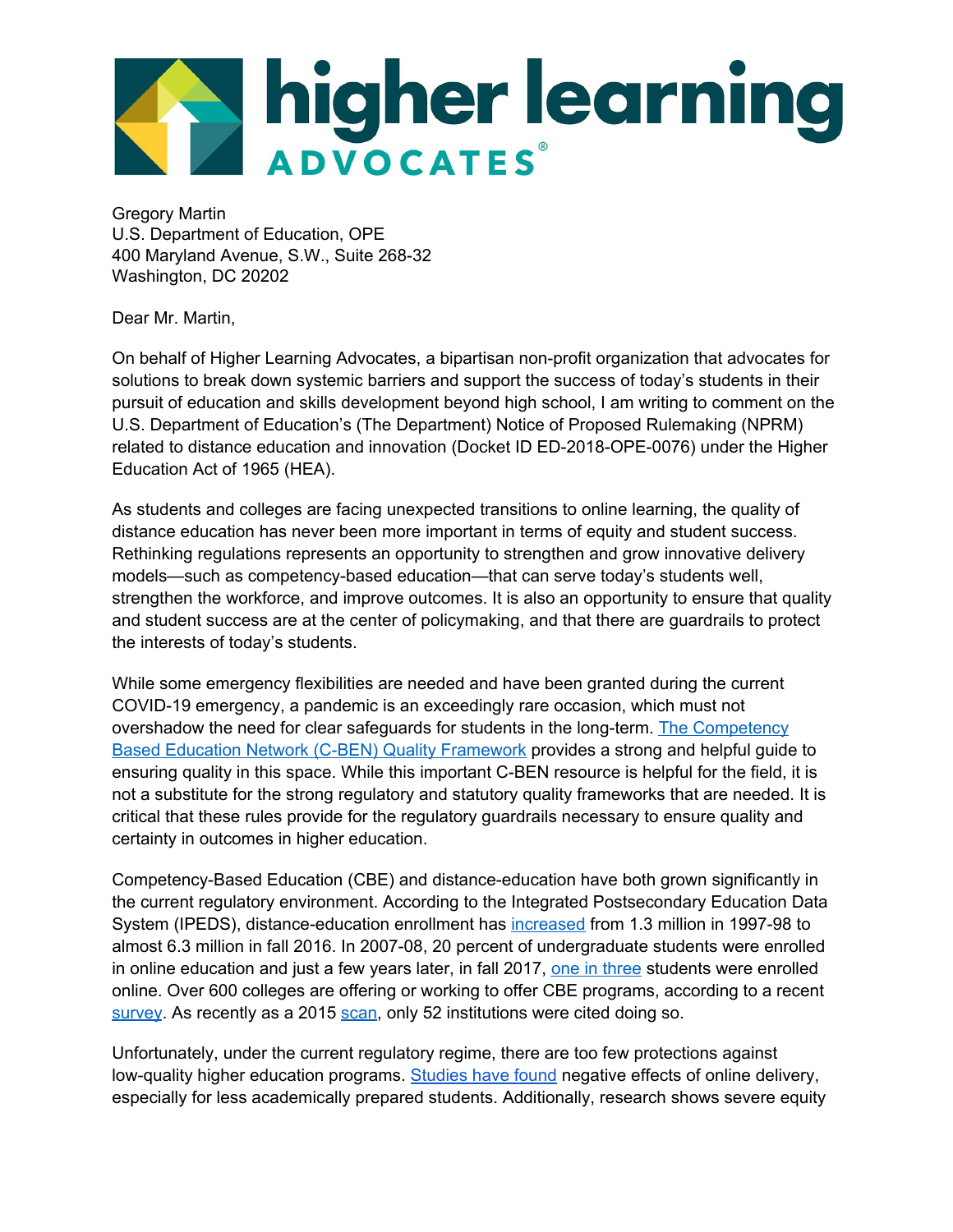gaps in online education success, with the biggest gap in outcomes found in a study of [online](https://www.ppic.org/content/pubs/report/R_514HJR.pdf) versus [in-person](https://www.ppic.org/content/pubs/report/R_514HJR.pdf) learning in California's community colleges was for African American and Latino students. Federal rules should provide much-needed clarity and rigor to colleges about how to comply with federal law and how to best protect their students.

Higher Learning Advocates believes that as the Department updates these regulations, they should be strengthened in the following ways:

## Procedural Concerns

● *Public comment period*. The Department has published these regulations for a 30-day comment period only, in the middle of a pandemic that has created new issues in the distance learning space as institutions are forced to transition their classes to online platforms. These rules would not go into effect until next year at the earliest, so we do not see an immediate benefit from publishing these regulations during a crisis, where those most likely to be affected (students and institutions) are the least likely to have the time and capacity to thoughtfully provide comments on these rules. We urge the Department to reopen the comment period on this NPRM once the current pandemic begins to subside.

## 600.2 Definitions

● *Credit Hour.* The credit hour rule helps create a common language for awarding taxpayer dollars to students and programs, as colleges and the Department determine students' enrollment intensity and assess program eligibility with this measure. While the credit hour may be an imperfect measure, we do not yet have a replacement and the absence of a replacement is an invitation to "inflate" credit hours, charging students more for work and learning than it is received.

Members of the competency-based education community, who would seemingly have the most to gain by eliminating or weakening the existing credit hour regulations, strongly disagreed with the Department's initial proposal to effectively strike the existing regulatory definition during the negotiated rulemaking process. They were worried about the potential impact this would have on students and institutions that were trying to innovate responsibly. Instead, the Department reached a compromise with negotiators that preserves the credit hour rule.

We support the consensus language the Department agreed to in the NPRM, with a recommendation to improve upon it by ensuring accreditors create standards for its application. To accomplish this, we urge that you add in the requirements (34 CFR 602.24(f) and 603.24(c)) eliminated in the accreditation rule last year that required accrediting agencies to create standards around the credit hour. If accreditors are not assessing institutions' policy, this rule will be nearly impossible to enforce. An institution may opt to exercise the flexibilities already in the definition if it believes the time-based metric is inaccurate to represent its students' workloads.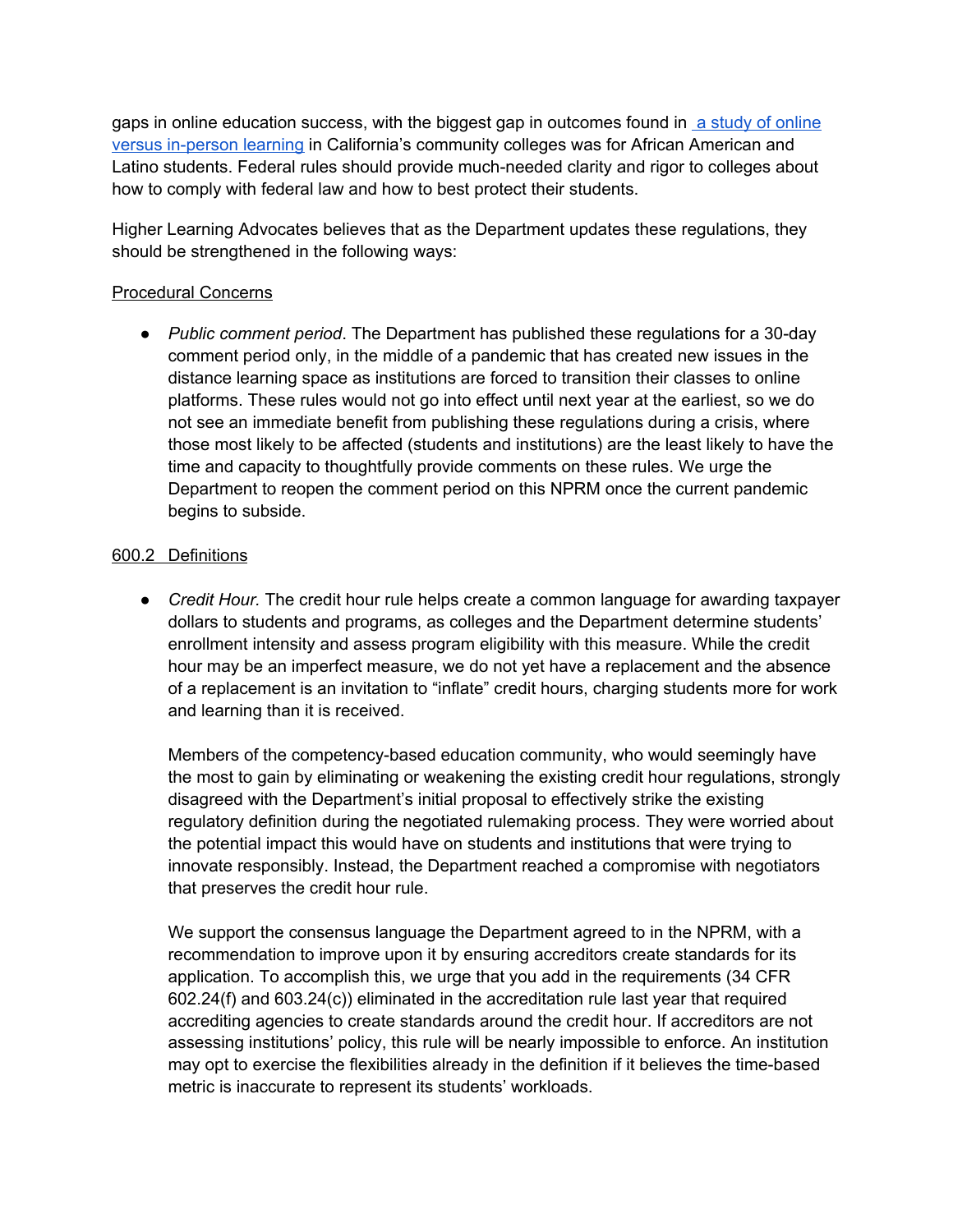● *Distance-Education*. We support the Department's proposed language on this issue and urge the Department not to further change the definitions of regular and substantive interaction, including the definition of an instructor.

Regular and substantive interaction requirements exist in law because of a long [history](https://www.newamerica.org/education-policy/reports/cautionary-tale-correspondence-schools/) of abuse in correspondence education programs, particularly of veterans seeking to use their education benefits. Following a demonstration project testing federal aid for distance-education programs, the Bush Administration specifically [urged](https://www2.ed.gov/programs/disted/DEDP-thirdreport.pdf) Congress to implement "quality standards for electronically-delivered education [that] emphasize the importance of interaction between the instructor and student." Congress followed the recommendation and created regular and substantive interaction requirements as effectively the sole statutory distinction between correspondence courses (on which Congress has placed additional limitations) and distance-education courses.

The Department originally proposed changes during negotiations language that would undermine the qualifications of an instructor, limit requirements for such interaction to reactive outreach from instructors, and/or include non-academic content in substantive interactions. The language in the NPRM reflects a hard-fought compromise among negotiators, and the Department should not diverge from the proposed definition in its final rule.

If the requirement for regular and substantive interaction is eliminated or significantly weakened, there is a strong risk that inequities will grow between those who have access to real, meaningful, substantive interaction with instructors and those who do not. Within the framework of a demonstration project for CBE, there could be more flexibility that could test new definitions and approaches with appropriate safeguards for students, but without the construct of experimentation and strong quality frameworks, the risk for abuse is too great..

We remain concerned about the variability of the definition of the term "instructor" among accreditors. Every accreditor should have a strong definition of a quality instructor, including that they are academically qualified to teach in the relevant competencies. Further, in an instance of multiple instructors, students must be made aware of who is the instructor of record.

## 600.10 Data, Extent, Duration, and Consequence of Eligibility; and 668.10 Direct Assessment Programs

● *Direct Assessment.* We strongly oppose the Department's proposed change to require institutions to seek approval for direct assessment programs from the Department only the first time they offer such a program. Direct assessment programs have access to a separate financing model from other types of credit- or clock-hour-based programs. The HEA requires that each new eligible direct assessment program be approved by the Secretary first. (20 USC 1088(b)(4))